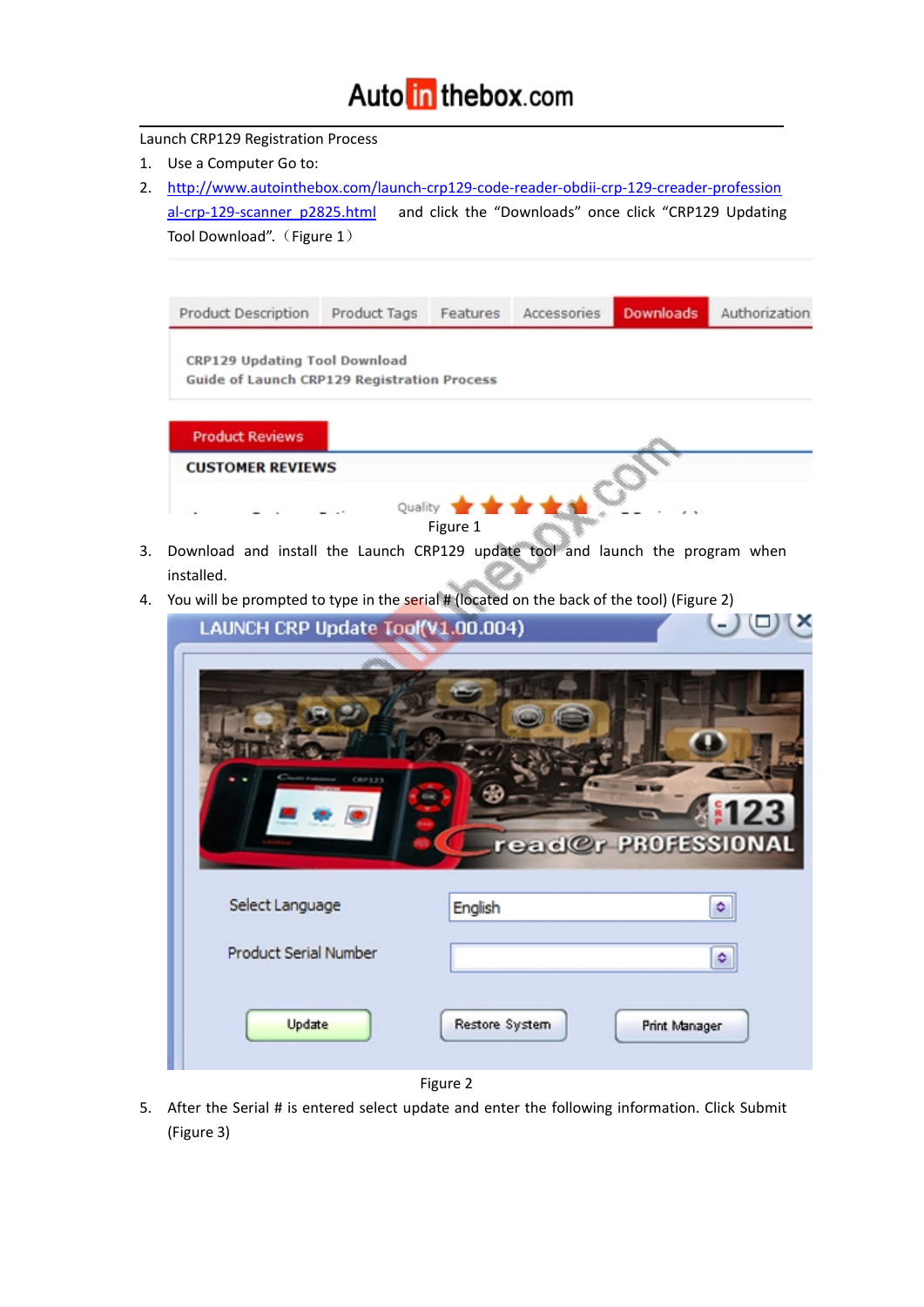### Auto in thebox.com

| $\overline{a}$<br>Register your CRP |
|-------------------------------------|
| Your E-Mail address:                |
| Confirm E-mail:                     |
| Register Code:                      |
| Exit<br>Cancel<br>Submit            |

Figure 3

(If you need the Register Code proceed to step 5-8)

(If you have the Register Code proceed to step 9)

- 6. The Register code can be found by connecting the supplied USB cord to the CRP12X and inserted into the computer.
- 7. When the tool has powered up, place curser on the **Help** icon and press **the ok button.**(Figure 4 )



Figure 4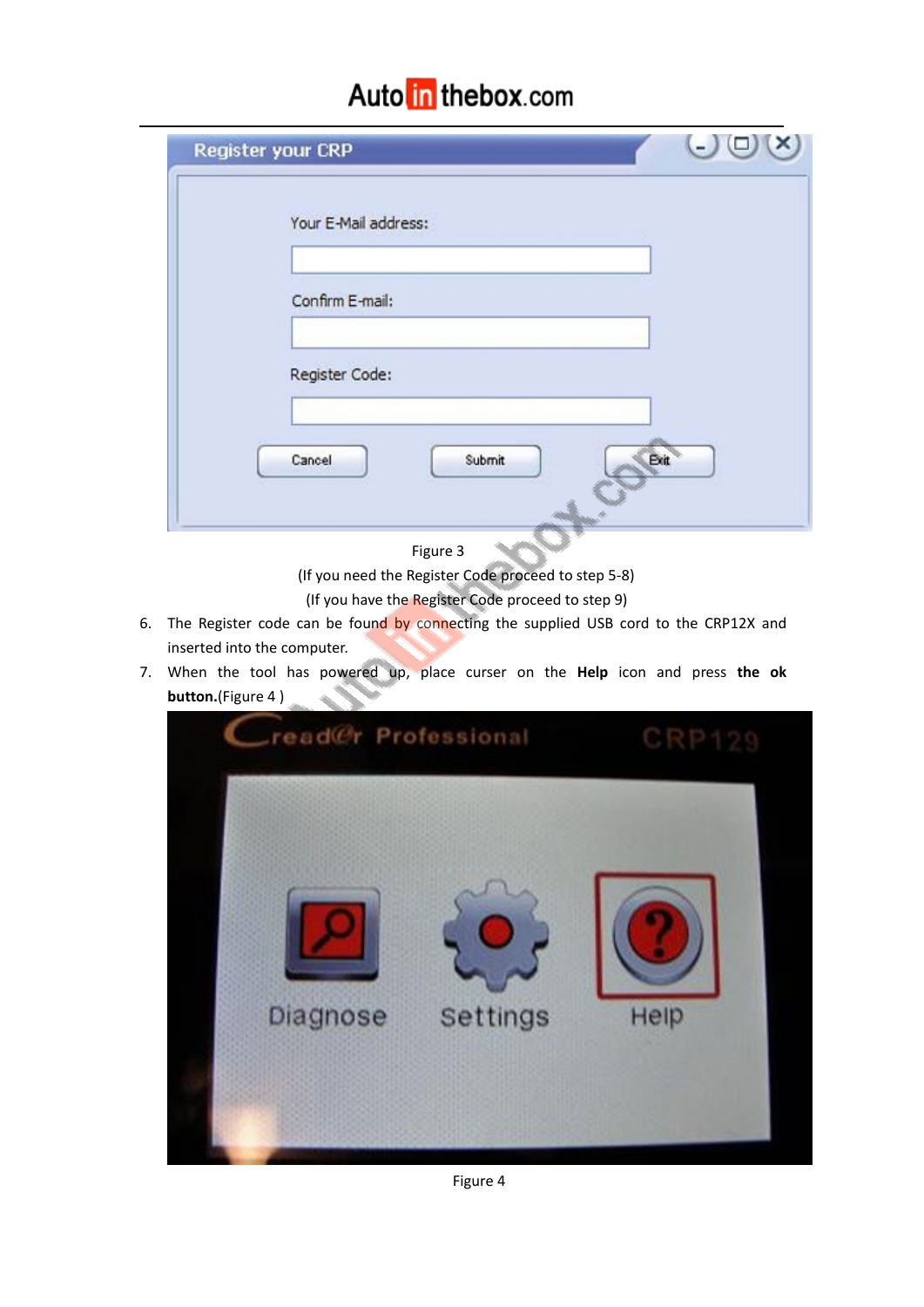## Auto in the box.com

8. Select **Tool Information** press OK. (Figure 5)



Figure 5

9. This is the Register Code number for inputting into step 4 (Figure 6)

| <b>Tool Information</b>     |              |
|-----------------------------|--------------|
| Boot version:               | V02.01       |
| Displays program version:   | V02.06       |
| Diagnostic program version: | V11.10       |
| Diagnostic library version: | V11.13       |
| Serial Number:              | 965090000012 |
| Register Code:              | 41002e000d47 |
| $HS - EXI$                  |              |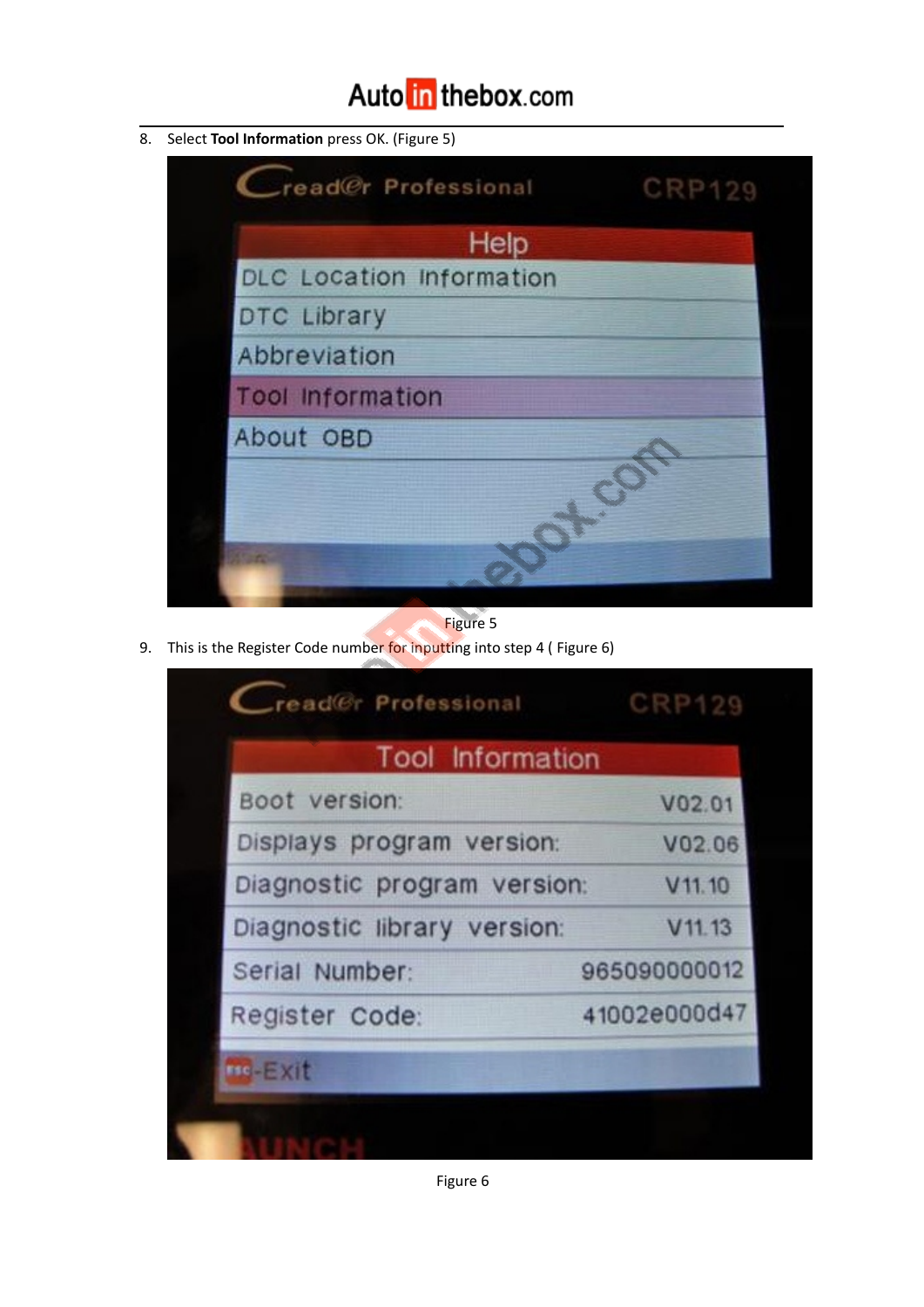(Return to step 4 and input the code and then proceed)

- 10. Install the TF card from the tool into the supplied USB TF card adapter and insert into USB port of CPU.
- 11. Reopen the CRP update Suite and select the updates you would like to pre form or click select all and click Download. (Figure 7)

| Welcome CRP965090000011 | Product Serial Number: |          |                  |   |
|-------------------------|------------------------|----------|------------------|---|
| Select All              | 965090000011<br>۰۱     |          |                  |   |
| Software Name           | Latest Version         | Language | Release Date     | ۸ |
| CRP129 firmware         | V <sub>2</sub> .06     | English  | 2013-07-31       |   |
| SHART                   | V10.01                 | English  | 2013-06-24       |   |
| <b>NTSSAN</b>           | V10.02                 | English  | $2013 - 04 - 10$ |   |
| <b>MINI</b>             | V11.00                 | English  | $2013 - 06 - 19$ |   |
| KTA                     | V10.10                 | English  | 2013-06-05       |   |
| BINY                    | V11.00                 | English  | $2013 - 06 - 19$ |   |
| <b>HONDA</b>            | V10.07                 | English  | 2013-08-05       |   |
| AUDI                    | V11.01                 | English  | 2013-07-05       |   |
| <b>SPRINTER</b>         | V10.01                 | English  | 2013-06-21       |   |
| SUBARU                  | V10.06                 | English  | 2013-07-22       |   |
| PORSCHE                 | V10.04                 | English  | 2013-06-21       |   |
| MITSUBISHI              | V10.03                 | English  | 2013-04-25       |   |
| <b>HYUNDAI</b>          | V10.11                 | English  | 2013-06-24       |   |
| SKODA                   | V11.01                 | English  | 2013-07-05       |   |
| CITROEN                 | V10.03                 | English  | $2013 - 04 - 08$ |   |
| PEUGEOT                 | V10.03                 | English  | 2013-04-03       |   |
| VY                      | V11.01                 | English  | 2013-07-05       | × |

12. Once all steps are complete, reinsert the TF card into the tool and power the tool via USB in computer or via OBD2 port in vehicle. The tool will prompt you to upgrade, select OK button on tool to proceed.(Figure 8)